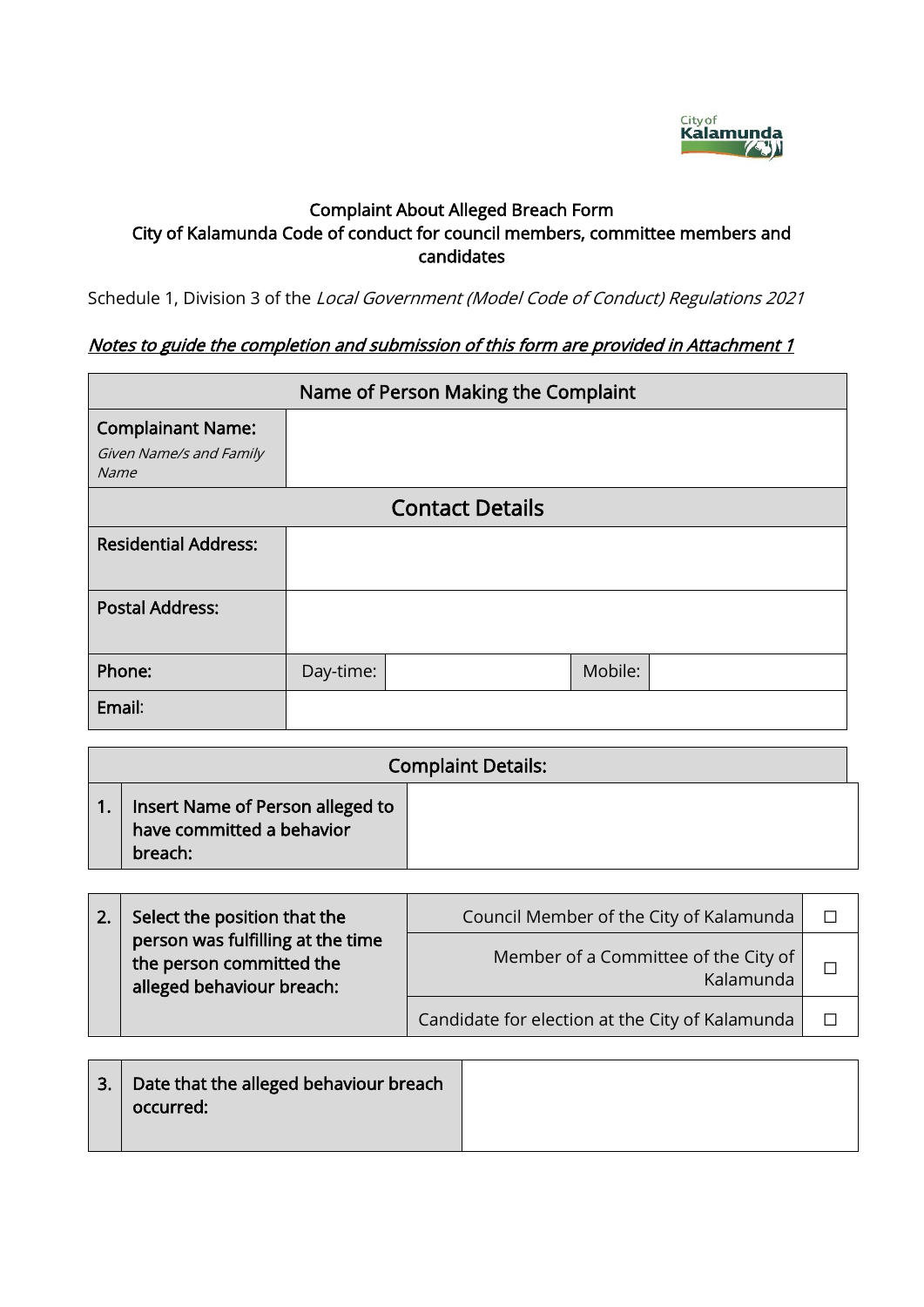| 4.   Location where the alleged behaviour |
|-------------------------------------------|
| $ $ breach occurred:                      |

| 5. | Which of the behaviours prescribed in Division 3 of the City of Kalamunda's Code of<br>Conduct do you allege this person has breached?          |                                                                                                                                                                                                           |        |  |
|----|-------------------------------------------------------------------------------------------------------------------------------------------------|-----------------------------------------------------------------------------------------------------------------------------------------------------------------------------------------------------------|--------|--|
|    | <b>Clause 8. Personal integrity</b><br>A council member, committee member or candidate -<br>(1)                                                 |                                                                                                                                                                                                           |        |  |
|    | (a)                                                                                                                                             | must ensure that their use of social media and other forms of communication<br>complies with this code; and                                                                                               | □      |  |
|    | (b)                                                                                                                                             | must only publish material that is factually correct                                                                                                                                                      | П      |  |
|    | (2)                                                                                                                                             | A council member or committee member -                                                                                                                                                                    |        |  |
|    | (a)                                                                                                                                             | must not be impaired by alcohol or drugs in the performance of their official<br>duties; and                                                                                                              | П      |  |
|    | (b)                                                                                                                                             | must comply with all policies, procedures and resolutions of the local<br>government.                                                                                                                     | П      |  |
|    |                                                                                                                                                 | Clause 9. Relationship with others<br>A council member, committee member or candidate -                                                                                                                   |        |  |
|    | (a)                                                                                                                                             | must not bully or harass another person in any way; and                                                                                                                                                   | П      |  |
|    | (b)                                                                                                                                             | must deal with the media in a positive and appropriate manner and in<br>accordance with any relevant policy of the local government; and                                                                  | $\Box$ |  |
|    | (c)                                                                                                                                             | must not use offensive or derogatory language when referring to another<br>person; and                                                                                                                    | $\Box$ |  |
|    | (d)                                                                                                                                             | must not disparage the character of another council member, committee<br>member or candidate or a local government employee in connection with the<br>performance of their official duties; and           | $\Box$ |  |
|    | (e)                                                                                                                                             | must not impute dishonest or unethical motives to another council member,<br>committee member or candidate or a local government employee in<br>connection with the performance of their official duties. |        |  |
|    | Clause 10. Council or committee meetings<br>When attending a council or committee meeting, a council member, committee member<br>or candidate - |                                                                                                                                                                                                           |        |  |
|    | (a)                                                                                                                                             | must not act in an abusive or threatening manner towards another person;<br>and                                                                                                                           | П      |  |
|    | (b)                                                                                                                                             | must not make a statement that the member or candidate knows, or could<br>reasonably be expected to know, is false or misleading; and                                                                     | П      |  |
|    | (c)                                                                                                                                             | must not repeatedly disrupt the meeting; and                                                                                                                                                              | $\Box$ |  |
|    | (d)                                                                                                                                             | must comply with any requirements of a local law of the local government<br>relating to the procedures and conduct of council or committee meetings; and                                                  |        |  |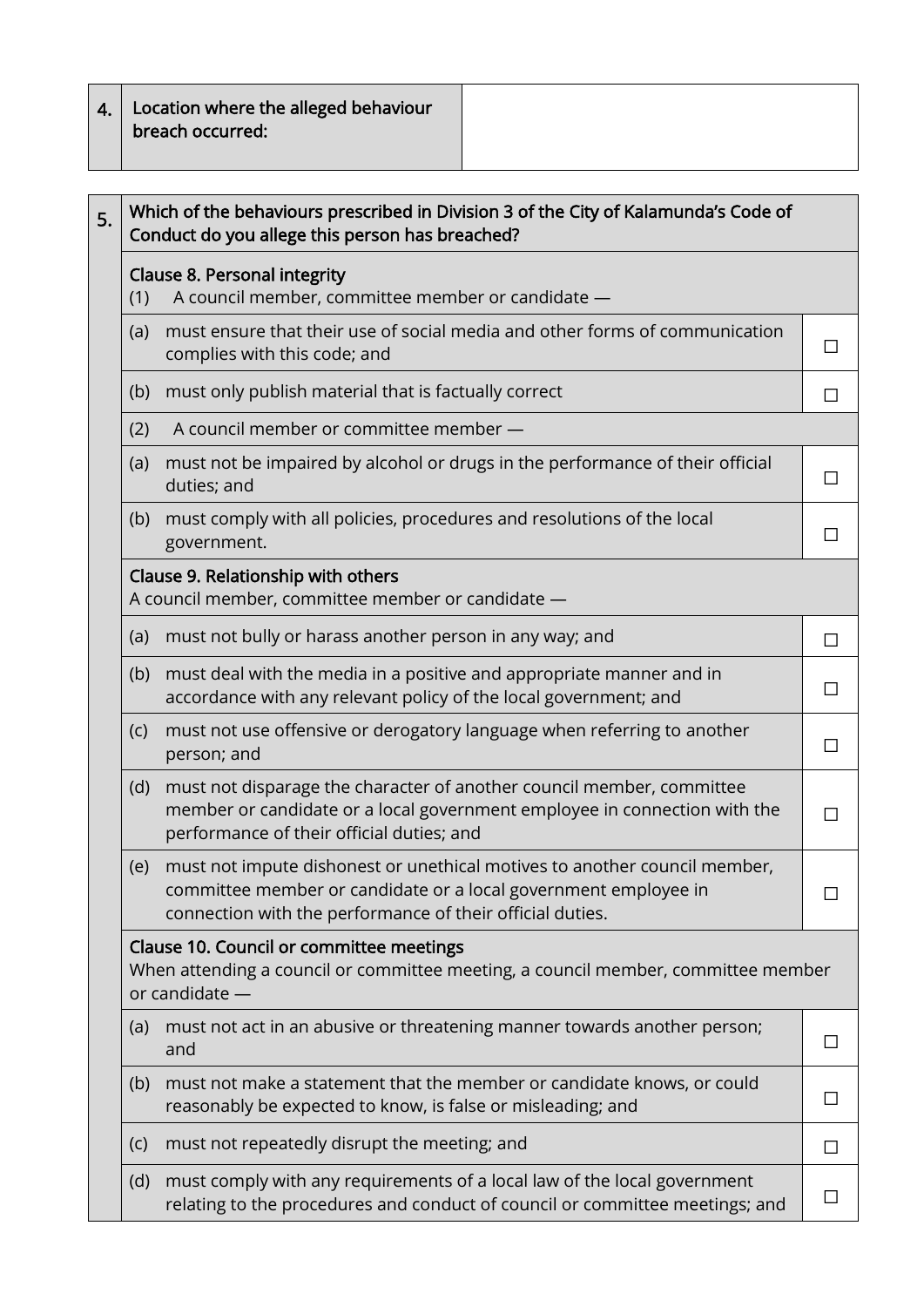| (e) | must comply with any direction given by the person presiding at the meeting;<br>and                                         |  |
|-----|-----------------------------------------------------------------------------------------------------------------------------|--|
| (f) | must immediately cease to engage in any conduct that has been ruled out of<br>order by the person presiding at the meeting. |  |

| 6. | State the full details of the alleged breach. |
|----|-----------------------------------------------|
|    |                                               |
|    |                                               |
|    |                                               |
|    |                                               |
|    |                                               |
|    |                                               |
|    |                                               |
|    |                                               |

 $7 \mid$  List any additional information you have provided as part of this complaint: Please ensure all information relevant to the alleged breach has been attached. This information will be the basis on which the complaint is considered.

| 8          |   | Have you made any efforts to resolve the complaint with the Respondent?<br>Please note, you MUST complete this section                         |  |
|------------|---|------------------------------------------------------------------------------------------------------------------------------------------------|--|
| <b>YES</b> | П | If yes, please describe the efforts that you have made.                                                                                        |  |
| <b>NO</b>  |   | If no, please include a brief statement explaining why you have not made<br>any efforts to resolve the issue with the person complained about. |  |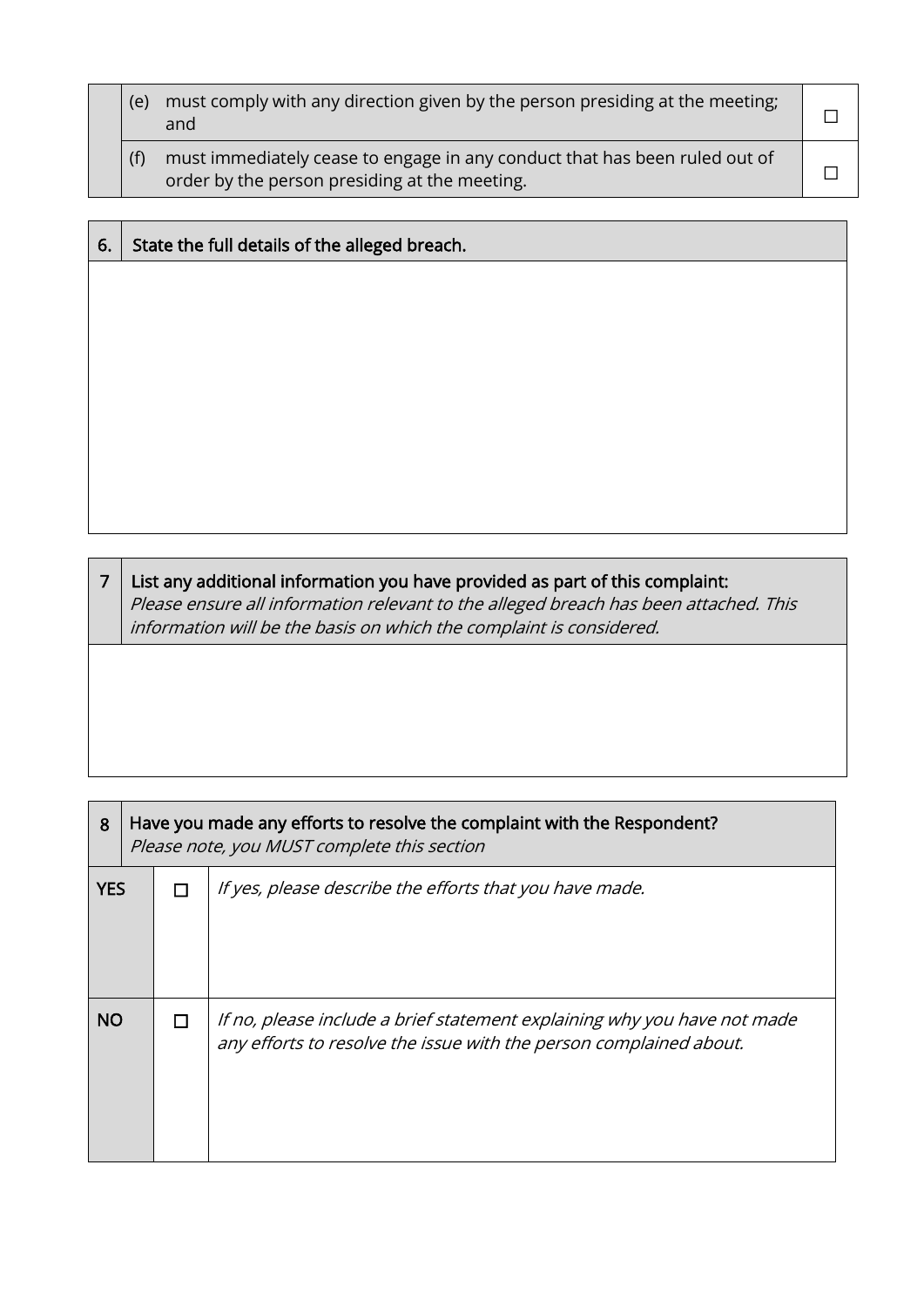9 The City of Kalamunda has a policy that the Complainant and the Respondent be offered the opportunity to participate in an Alternative Dispute Resolution process, that if agreed to by BOTH parties, will be undertaken before the complaint is dealt with.

The objective is to support both parties to reach a mutually satisfactory outcome that resolves the issues and restores the relationship between them. An outcome may be that as the Complainant, you will have absolute discretion to withdraw or continue with this Complaint.

Please contact the Behaviour Complaints Officer if you would like more information.

Would you agree to participate in an Alternative Dispute Resolution process?

 $YES | \Box$  $NO$   $\Box$ 

| 10 | Desired outcome of the Complaint<br>Please explain what you would like to happen as a result of lodging this complaint,<br>including the opportunity to participate in Alternative Dispute Resolution. |
|----|--------------------------------------------------------------------------------------------------------------------------------------------------------------------------------------------------------|
|    |                                                                                                                                                                                                        |
|    |                                                                                                                                                                                                        |
|    |                                                                                                                                                                                                        |

Signed complaint form is to be forwarded to:

Complaints Officer City of Kalamunda PO Box 42 KALAMUNDA WA 6076

EMAIL: - [enquiries@kalamunda.wa.gov.au](mailto:enquiries@kalamunda.wa.gov.au)

| SIGNED:                                 |  |  |  |  |
|-----------------------------------------|--|--|--|--|
|                                         |  |  |  |  |
| Date of signing:<br>$\frac{1}{20}$ / 20 |  |  |  |  |
|                                         |  |  |  |  |
| Received by Authorised Officer          |  |  |  |  |
|                                         |  |  |  |  |
|                                         |  |  |  |  |
| Date received:<br>/20                   |  |  |  |  |